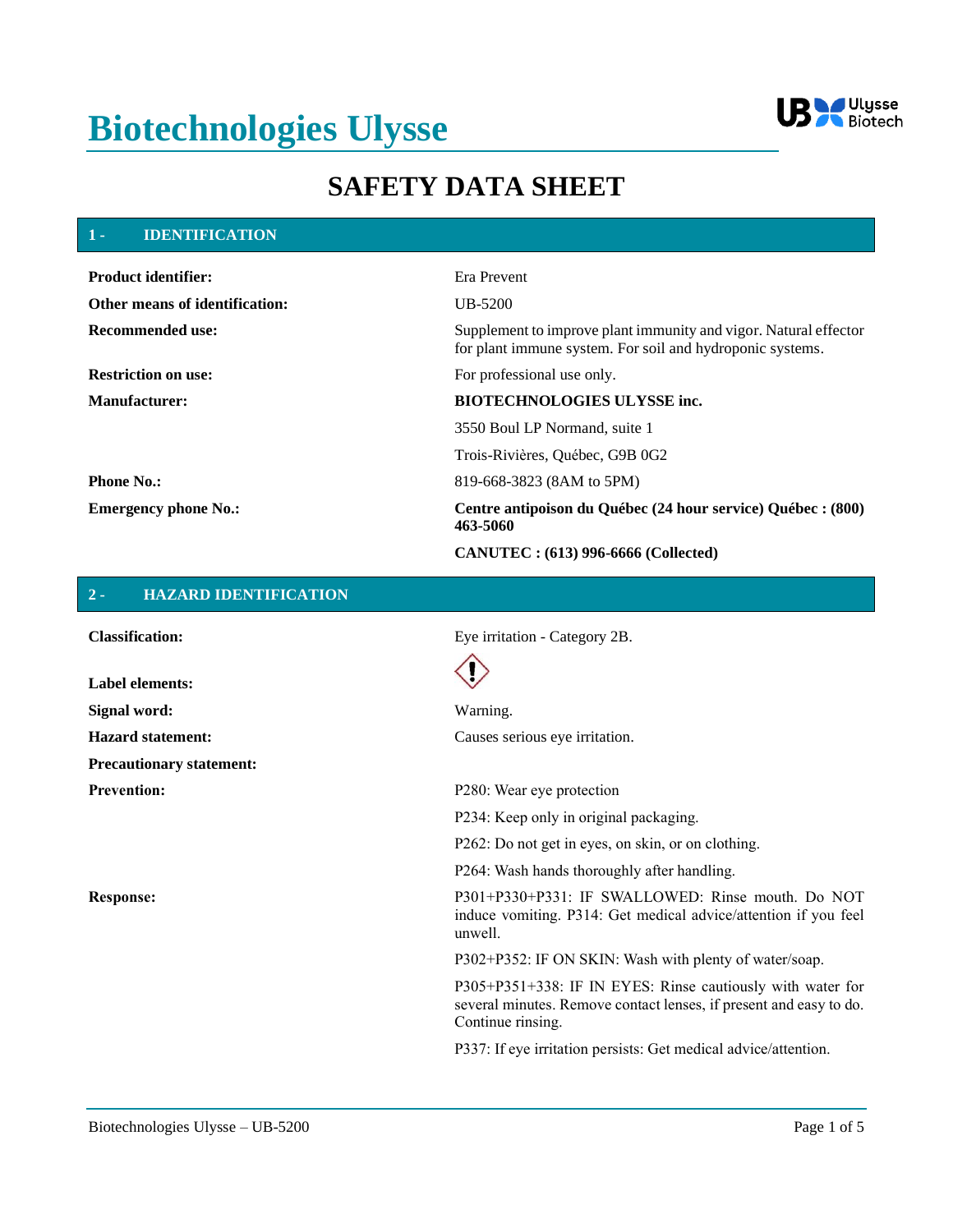| Storage:              | P <sub>235</sub> : Keep cool.                                                                              |
|-----------------------|------------------------------------------------------------------------------------------------------------|
| Disposal:             | P501: Dispose of contents/container in accordance with regional<br>regulations of environmental authority. |
| <b>Other hazards:</b> | None known.                                                                                                |

### **3 - COMPOSITION/INFORMATIONS ON INGREDIENTS**

Substance/concoction: Mix

| <b>Chemical name</b>          | <b>CAS</b> | Concentration $(\% )$ |
|-------------------------------|------------|-----------------------|
| Willow bark extract           | 84082-82-6 | $1 - 5$               |
| Low molecular weight chitosan | 9012-76-4  | $0.1 - 1$             |

Based on current knowledge of the supplier and within application concentrations, no other ingredients present are classified as hazardous to health or the environment and hence require reporting in this section.

#### **4 - FIRST-AID MEASURES**

| <b>Inhalation:</b>                                 | Remove person to fresh air. Get medical advice/attention in case<br>of discomfort.                                                                                             |
|----------------------------------------------------|--------------------------------------------------------------------------------------------------------------------------------------------------------------------------------|
| <b>Skin contact:</b>                               | Wash with plenty of water/soap. Get medical advice/attention if<br>symptoms develop.                                                                                           |
| Eye contact:                                       | Rinse cautiously with water for several minutes. Remove contact<br>lenses, if present and easy to do. Continue rinsing. Get medical<br>advice/attention in case of discomfort. |
| <b>Ingestion:</b>                                  | Rinse mouth. Do not induce vomiting. Drink small amounts of<br>water. Get medical advice/attention if symptoms develop.                                                        |
| Most important symptoms and effects:               | See section 11 for more information on health effects and<br>possible symptoms.                                                                                                |
|                                                    | None known.                                                                                                                                                                    |
| Immediate medical attention and special treatment: | None known.                                                                                                                                                                    |

#### **5 - FIRE-FIGHTING MEASURES**

| Suitable extinguishing media:                                   | Use an appropriate extinguishing agent for the location. |
|-----------------------------------------------------------------|----------------------------------------------------------|
| Unsuitable extinguishing media:                                 | None known.                                              |
| Specific hazards arising from the product:                      | None known.                                              |
| Special protective equipment and precautions for fire-fighters: |                                                          |

In case of fire, use standard protection equipment (self-contained breathing apparatus, mask, gloves, etc.). The product is not a fire accelerator.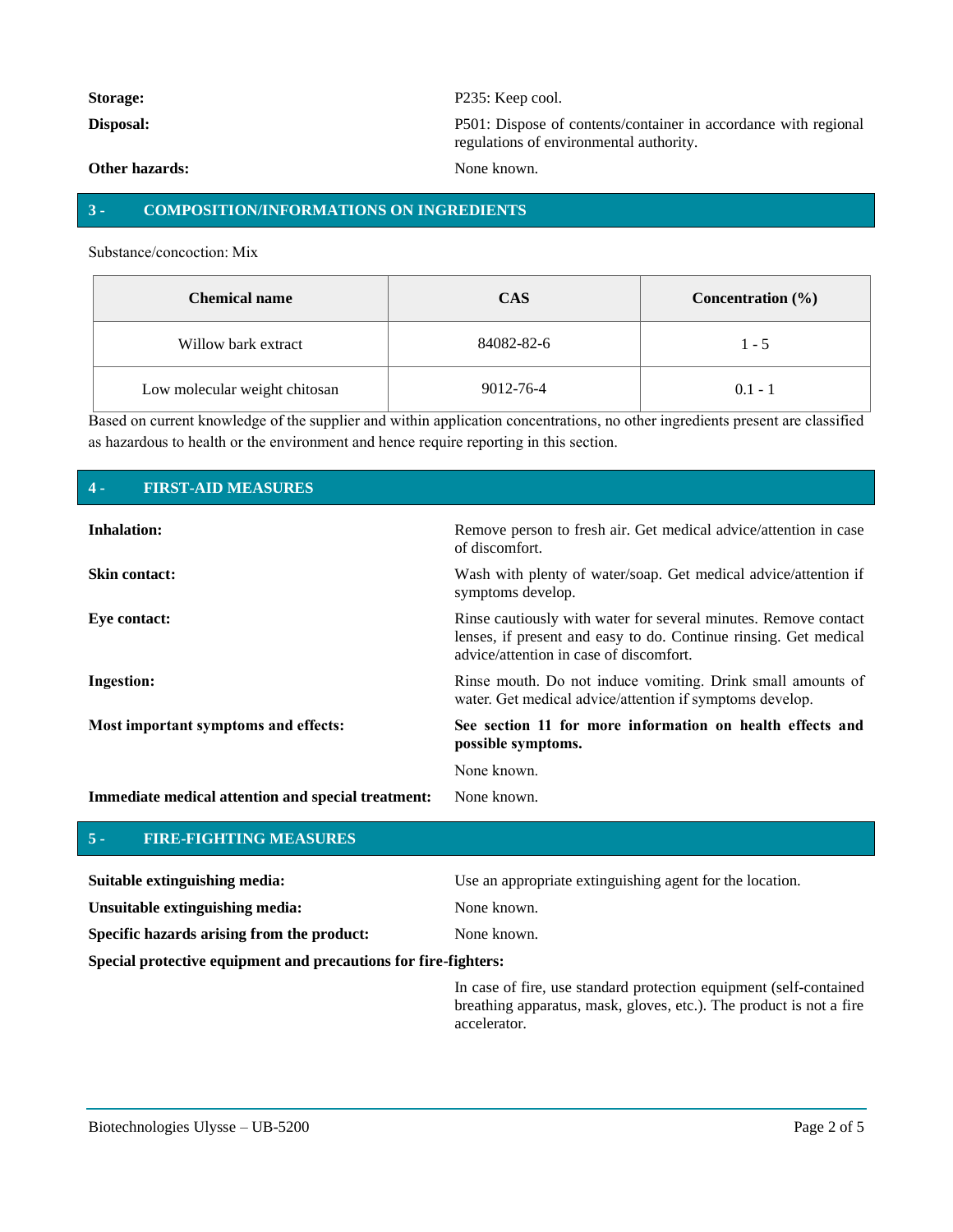#### **6 - ACCIDENTAL RELEASE MEASURES**

#### **Personal precautions, protective equipment, and emergency procedures:**

Wear appropriate protective equipment. Latex or nitrile gloves are recommended for spills.

**Methods and materials for containment and cleaning up:** Absorb liquids with non-combustible and non-toxic absorbent and place it in a reclosable, well identified container. Eliminate the container in accordance with local authority. Rinse affected zone with water.

#### **7 - HANDLING AND STORAGE**

**Precautions for safe handling: Handle with care. Avoid splashing.** 

**Conditions for safe storage:** Observe local laws for storage. Store product in a cool place. Avoid exposure to sunlight and heat source and proximity to oxidising agent.

#### **8 - EXPOSURE CONTROLS/PERSONAL PROTECTION**

#### **Control parameters:**

| Professional exposure limit values:    | No exposure limit value known.                             |
|----------------------------------------|------------------------------------------------------------|
| Biological exposure index:             | No exposure index known.                                   |
| Appropriate engineering controls:      | Good ventilation is sufficient to avoid exposure problems. |
| <b>Individual protection measures:</b> |                                                            |
| <b>Respiratory protection:</b>         | Not required.                                              |
| <b>Skin protection:</b>                | Not required. Wash hands after handling.                   |
| <b>Eye/Face protection:</b>            | Not required.                                              |

#### **9 - PHYSICAL AND CHEMICAL PROPERTIES**

| Appearance:                                   | Bron opaque liquid       |
|-----------------------------------------------|--------------------------|
| Odour:                                        | Component characteristic |
| <b>Odour threshold:</b>                       | Not applicable           |
| pH:                                           | 4.0 to 4.2               |
| Melting point/freezing point:                 | $0^{\circ}$ C            |
| Initial boiling point/range:                  | $100^{\circ}$ C          |
| <b>Flash point:</b>                           | None                     |
| <b>Evaporation rate:</b>                      | Not available            |
| <b>Flammability (solid, gas):</b>             | Not applicable           |
| Lower flammability or explosive limit:        | Not applicable           |
| <b>Upper flammability or explosive limit:</b> | Not applicable           |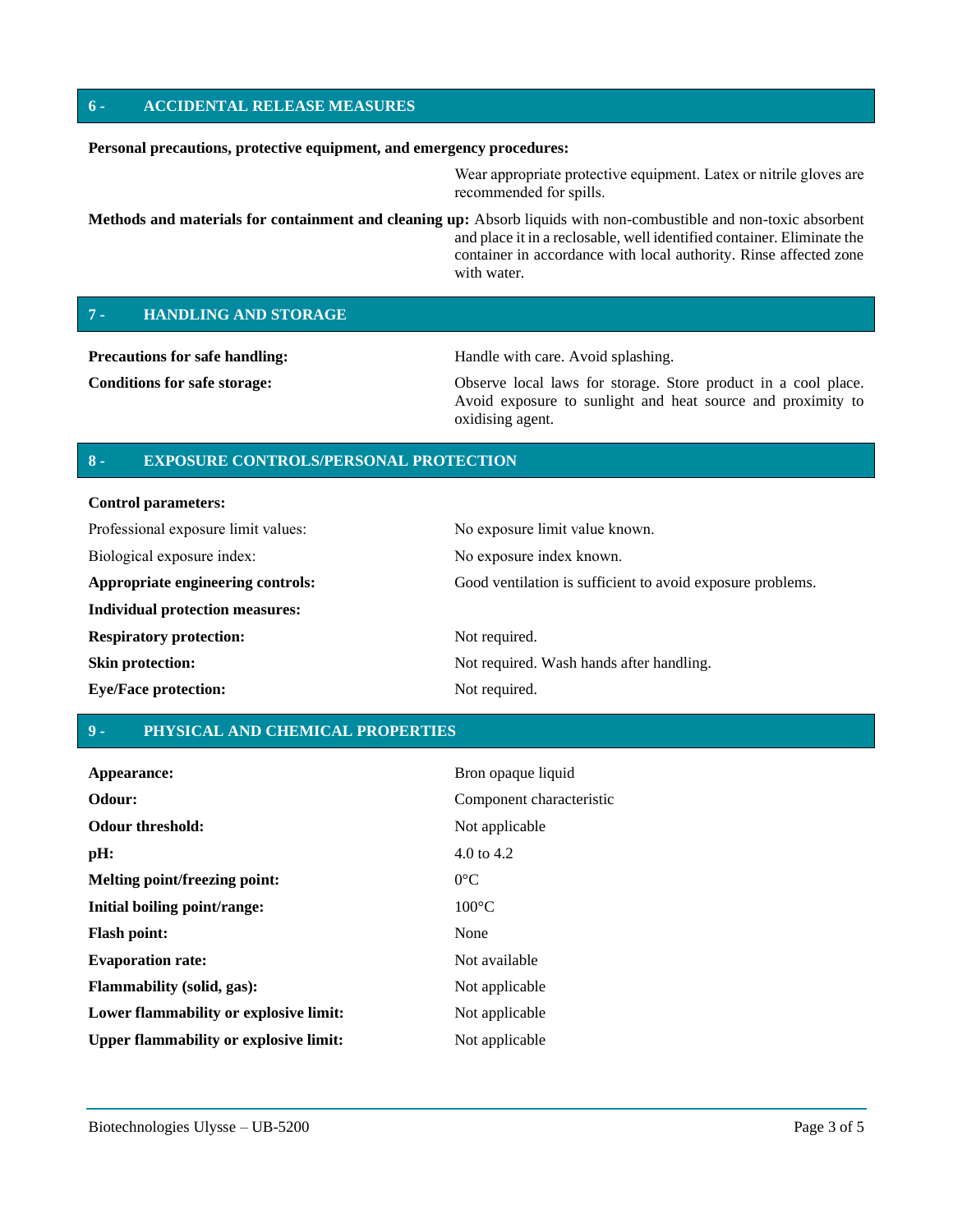| Vapour pressure:                        | Not available                       |
|-----------------------------------------|-------------------------------------|
| Vapour density:                         | Not available                       |
| <b>Relative density:</b>                | 1.01 to $1.015$                     |
| Solubility:                             | Complete                            |
| Partition coefficient, n-octanol/water: | Not available                       |
| <b>Auto-ignition temperature:</b>       | Not applicable                      |
| <b>Decomposition temperature:</b>       | Not applicable                      |
| Viscosity:                              | Dynamic: 0 cps at room temperature. |

#### **10 - STABILITY AND REACTIVITY**

| <b>Reactivity:</b>                         | Not reactive under standard conditions of use. |
|--------------------------------------------|------------------------------------------------|
| <b>Chemical stability:</b>                 | Stable                                         |
| <b>Possibility of hazardous reactions:</b> | No risk of hazardous reaction known.           |
| Conditions to avoid:                       | High temperature.                              |
| Incompatible materials:                    | Strong acids, bases and oxidizing agents.      |
| <b>Hazardous decomposition products:</b>   | None known at standard usable conditions.      |

### **11 - TOXICOLOGICAL INFORMATION**

| Likely routes of exposure:             | Eyes, skin, ingestion.                       |
|----------------------------------------|----------------------------------------------|
| <b>Acute toxicity:</b>                 | None known under standard conditions of use. |
| <b>Skin corrosion/irritation:</b>      | No known effects.                            |
| Serious eye damage/irritation:         | Causes serious eye irritation.               |
| Respiratory and/or skin sensitization: | No known effects.                            |
| Specific organ toxicity:               | No known effects.                            |
| Carcinogenicity:                       | Not known to be carcinogenic.                |
| <b>Reproductive toxicity:</b>          | No known effects.                            |
| Germ cell mutagenicity:                | Not known to be mutagenic.                   |

### **12 - ECOLOGICAL INFROMATION**

**Marine and land ecotoxicology:** Not known to be ecotoxic. **Persistence and degradability:** Organic ingredients readily biodegradable according to OECD criteria (series 301 A to F). **Bioaccumulative potential:** Not bioaccumulative. **Mobility in soil:** Not available. **Other adverse effects:** No known effects.

### **13 - DISPOSAL CONSIDERATIONS**